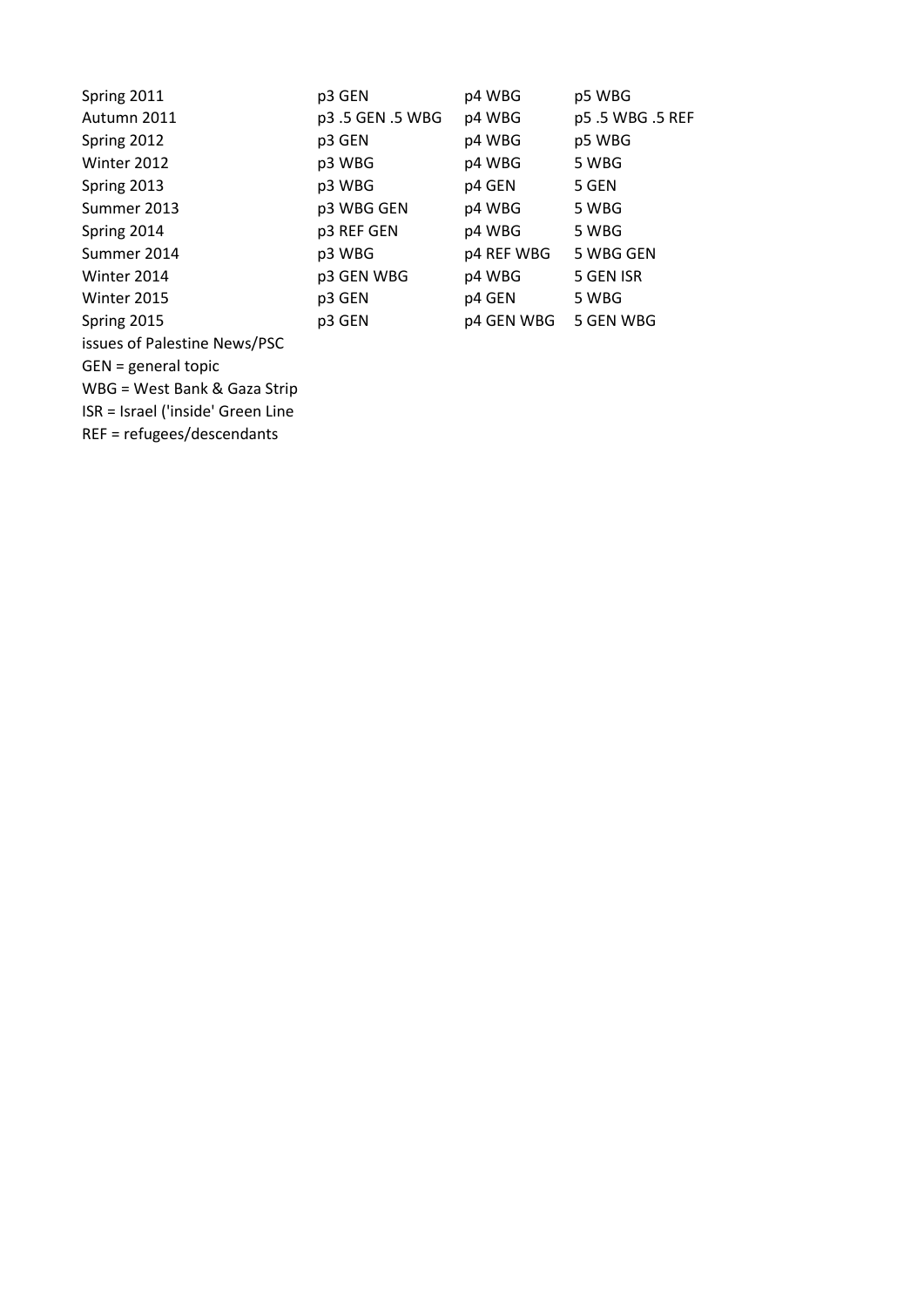| p6.5 ISR .5 WBG | p7 WBG          | p8 GEN              | p9 WBG         | p10 WBG           | p11 WBG       |
|-----------------|-----------------|---------------------|----------------|-------------------|---------------|
| p6 WBG          | p7 ISR          | p8 WBG              | p9 WBG         | p10 .5 WBG .5 GEN | p11 WBG       |
| p6 WBG          | p7 WBG          | p8 WBG              | p9.5 WBG.5 ISR | p10.5 WBG.5 ISR   | p11 WBG       |
| 6 WBG ISR       | 7 WBG GEN 8 WBG |                     | 9 WBG          | <b>10 ISR</b>     | 11 WBG ISR    |
| 6 GEN WBG       | 7 GEN WBG 8 GEN |                     | 9 GEN REF      | <b>10 GEN</b>     | 11 GEN WBG    |
| 6 WBG           |                 | 7 GEN WBG 8 GEN WBG | 9 GEN WBG      | <b>10 WBG</b>     | <b>11 GEN</b> |
| 6 WBG           | 7 WBG           | 8 WBG               | 9 WBG          | 10 WBG            | <b>11 WBG</b> |
| 6 GEN           |                 | 7 GEN WBG 8 GEN WBG | 9 GEN WBG      | <b>10 GEN</b>     | <b>11 WBG</b> |
| 6 WBG           | 7 WBG           | 8 WBG               | 9 WBG          | <b>10 WBG</b>     | 11 WBG REF    |
| 6 WBG           | 7 WBG           | 8 ISR REF           | 9 WBG          | 10 WBG REF        | 11 WBG        |
| 6 GEN WBG       | 7 GEN           | 8 GEN WBG           | 9 WBG          | 10 WBG            | 11 GEN WBG    |
|                 |                 |                     |                |                   |               |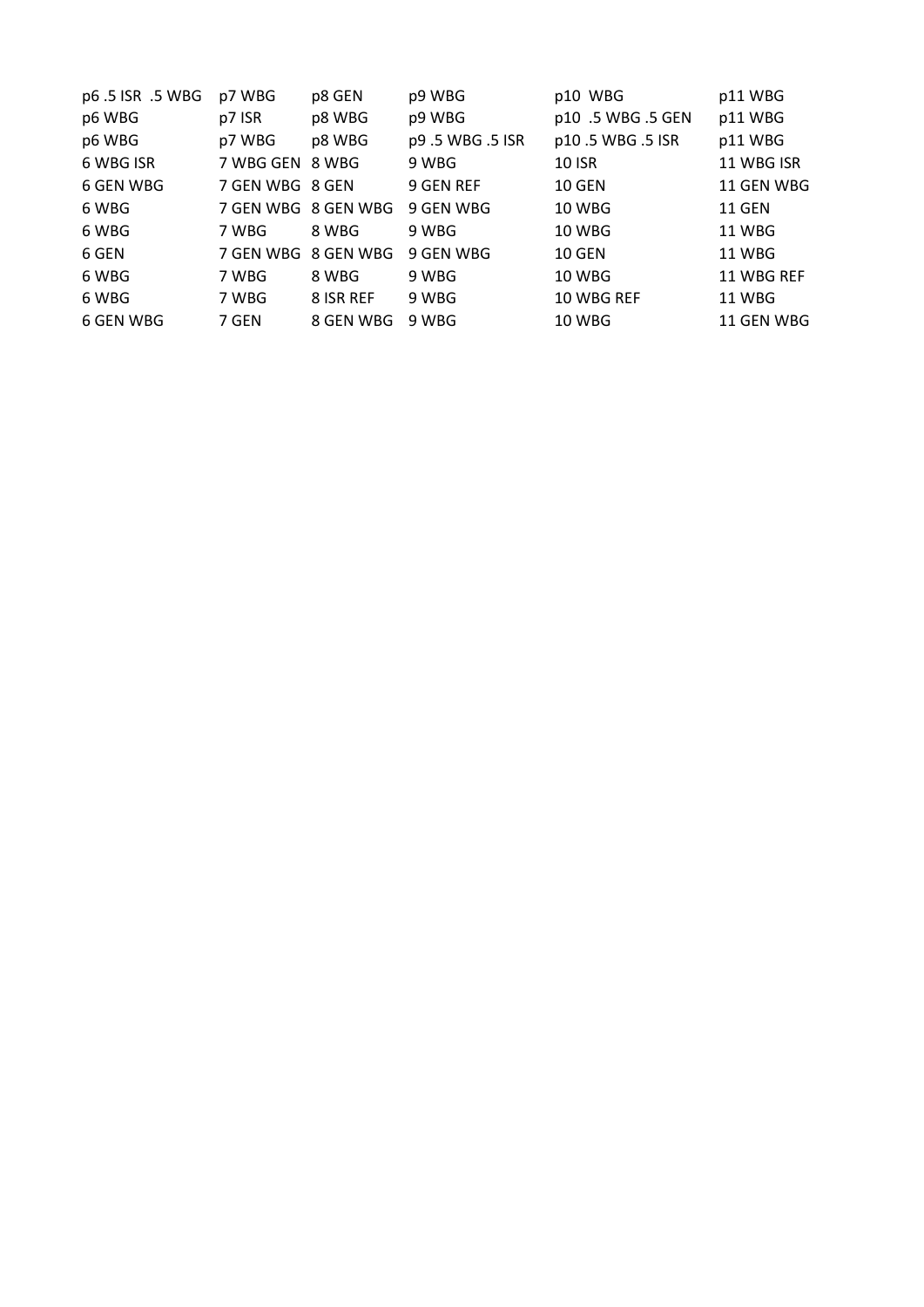| p12 ISR           | p13 REF          | p14.5 WBG.5 GEN | p15.5 WBG .5 GEN | p16 WBG       |
|-------------------|------------------|-----------------|------------------|---------------|
| p12 .5 GEN .5 WBG | p13.5 ISR .5 WBG | p14 WBG         | p15 WBG          | p16 WBG       |
| p12 WBG           | p13.5 ISR .5 WBG | p14 WBG         | p15.5 WBG.5 REF  | p16 ISR       |
| 12 WBG            | 13 WBG           | 14 GEN          | 15 WBG GEN       | <b>16 GEN</b> |
| 12 WBG            | <b>13 GEN</b>    | 14 WBG          | 15 WBG           | <b>16 WBG</b> |
| <b>12 GEN</b>     | <b>13 GEN</b>    | 14 WBG          | 15 WBG           | <b>16 ISR</b> |
| 12 WBG            | 13 WBG GEN       | 14 WBG          | 15 WBG           | 16 ISR WBG    |
| 12 WBG ISR        | 13 WBG           | 14 GEN WBG      | 15 GEN WBG       | 16 WBG GEN    |
| 12 WBG            | 13 ISR WBG       | 14 WBG          | 15 GEN WBG       | 16 WBG        |
| <b>12 WBG</b>     | 13 WBG           | 14 WBG GEN      | 15 GEN WBG       | 16 WBG GEN    |
| 12 WBG GEN        | 13 WBG           | <b>14 REF</b>   | <b>15 GEN</b>    | 16 GEN WBG    |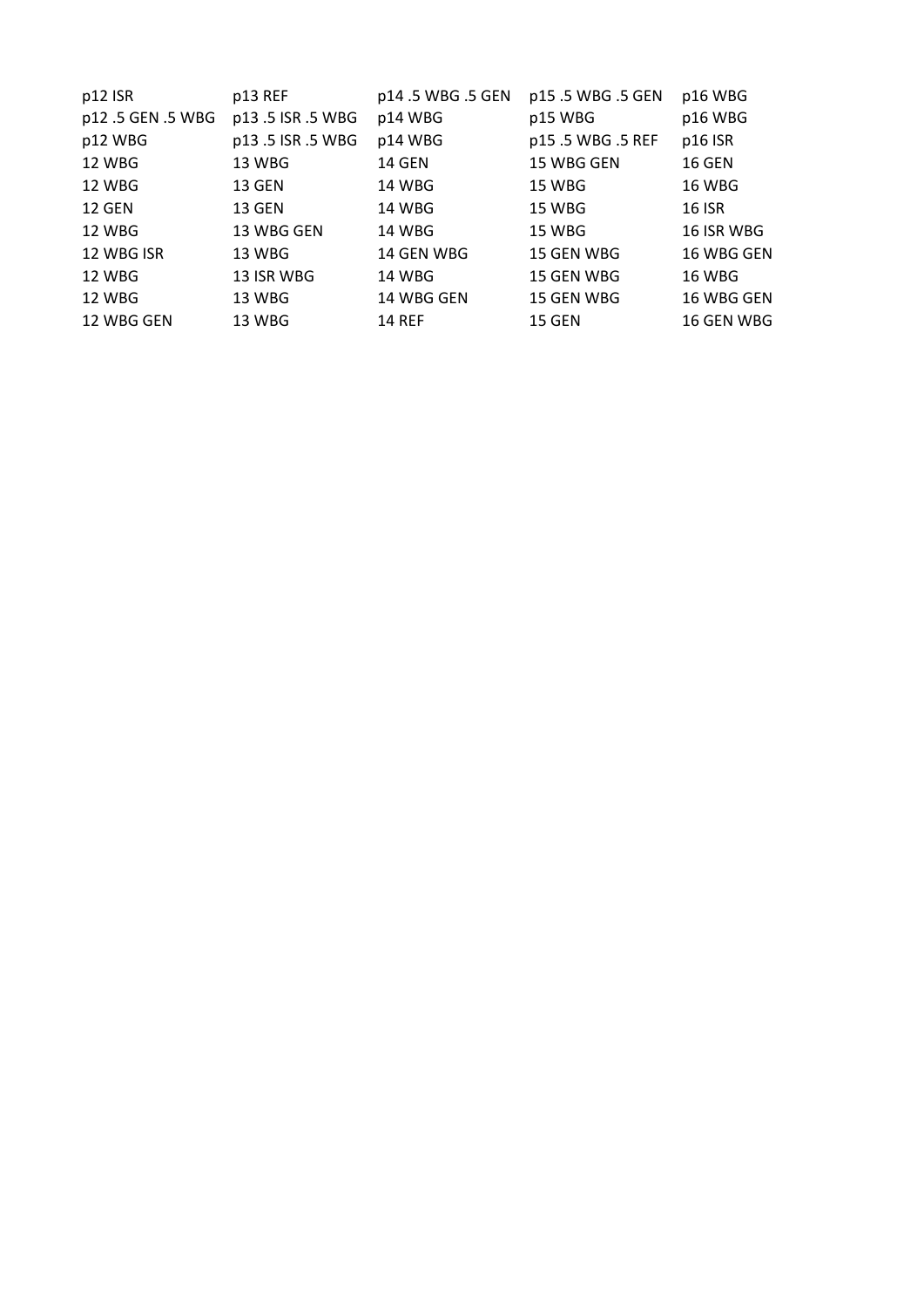| p17.5 WBG.5 GEN | p18 GEN         | p19 GEN       | p20.5 WBG .5 GEN | p21 GEN    |
|-----------------|-----------------|---------------|------------------|------------|
| p17 WBG         | p18 GEN         | p19 GEN       | p20 WBG          | p21 GEN    |
| p17 ISR         | p18.5 GEN.5 WBG | p19 WBG       | p20.5 WBG .5 ISR | p21 GEN    |
| 17 GEN          | 18 WBG GEN      | <b>19 GEN</b> | <b>20 GEN</b>    | 21 GEN WBG |
| 17 WBG          | <b>18 WBG</b>   | 19 GEN WBG    | 20 WBG           | 21 WBG ISR |
| 17 ISR WBG      | 18 ISR WBG      | 19 WBG        | <b>20 GEN</b>    | 21 GEN WBG |
| 17 GEN WBG      | <b>18 REF</b>   | <b>19 REF</b> | 20 WBG           | 21 WBG GEN |
| 17 WBG GEN      | 18 GEN          | 19 WBG        |                  |            |
| 17 GEN ISR      | 18 WBG          | 19 WBG GEN    | 20WBG            | 21 WBG     |
| 17 WBG          | 18 WBG          | 19 WBG GEN    |                  |            |
| 17 WBG ISR      | 18 GEN          |               |                  |            |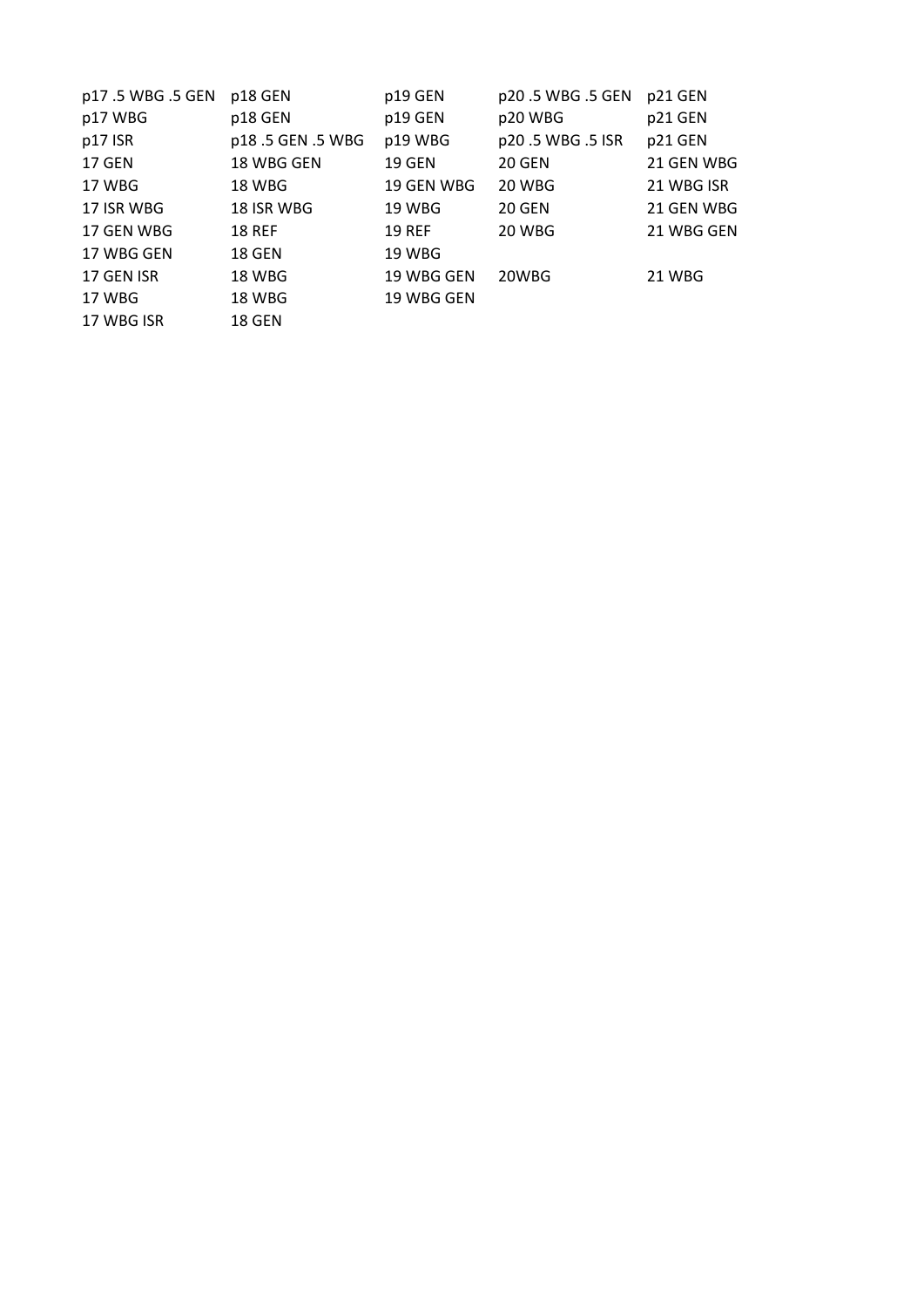| p22.5 ISR.5 WBG    p23.5 ISR.5 WBG |                                 |                                        | p24 .5 ISR .5 WBG    p25 .5 GEN .5 WBG | p26 WBG           |
|------------------------------------|---------------------------------|----------------------------------------|----------------------------------------|-------------------|
| p22.5 WBG.5 GEN p23WBG             |                                 | p24 .5 ISR .5 WBG    p25 .5 ISR .5 WBG |                                        | p26 .5 REF .5 GEN |
|                                    | p22.5 GEN.5 WBG p23.5 GEN.5 WBG | p24 .5 ISR .5 WBG                      | p25 .5 WBG .5 GEN                      | p26 .5 ISR .5 WBG |
| <b>22 WBG</b>                      | 23 WBG GEN                      | 24 WBG                                 | 25 WBG                                 | 26 WBG            |
| 22 WBG ISR                         | 23 WBG                          | 24 GEN WBG                             | 25 WBG GEN                             | 26 WBG            |
| 22 ISR REF                         | <b>23 ISR</b>                   | 24 WBG                                 | 25 WBG GEN                             | 26 ISR GEN        |
| <b>22 GEN</b>                      | 23 GEN WBG                      | 24 ISR WBG                             | 25 WBG                                 | 26 ISR WBG        |
|                                    |                                 |                                        |                                        |                   |
| 22WBG                              | 23 ISR WBG                      | 24 GEN                                 | <b>25 GEN</b>                          | <b>26 WBG</b>     |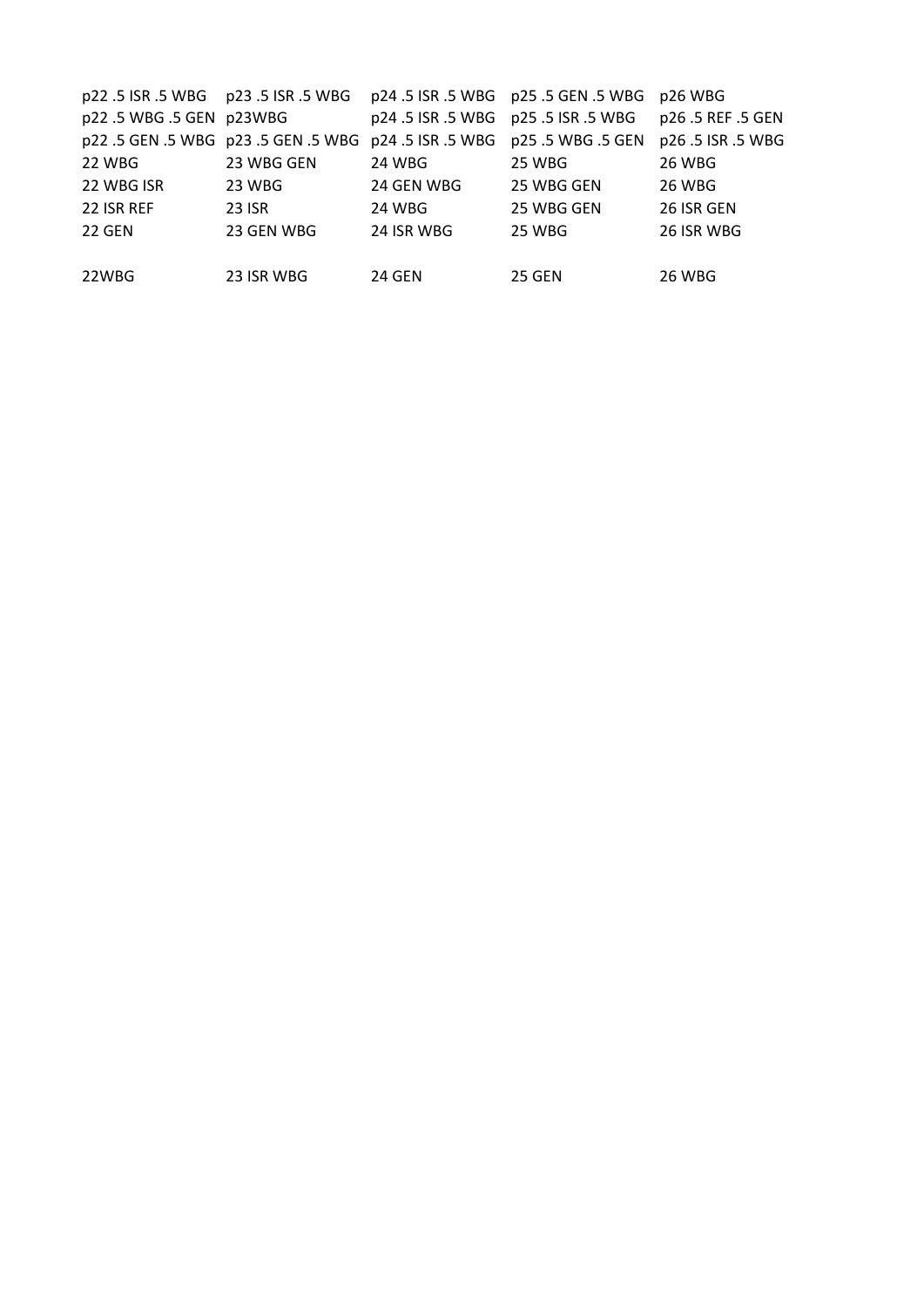| p27 WBG         | p28 GEN         | p29.5 GEN.5 REF |
|-----------------|-----------------|-----------------|
| p27 WBG         | p28 GEN         | p29.5 WBG.5 ISR |
| p27.5 WBG.5 GEN | p28.5 ISR.5 WBG | p29 WBG         |
| 27 WBG GEN      | 28 GEN REF      | 29 WBG          |
| 27 WBG          | 28 WBG REF      | 29 WBG          |
| 27 GEN WBG      | 28 GEN WBG      | 29 WBG          |
| 27 WBG REF      | <b>28 GEN</b>   | 29 ISR WBG      |
|                 |                 |                 |
| 27 GEN ISR      | 28 GEN WBG      | 29 GEN WBG      |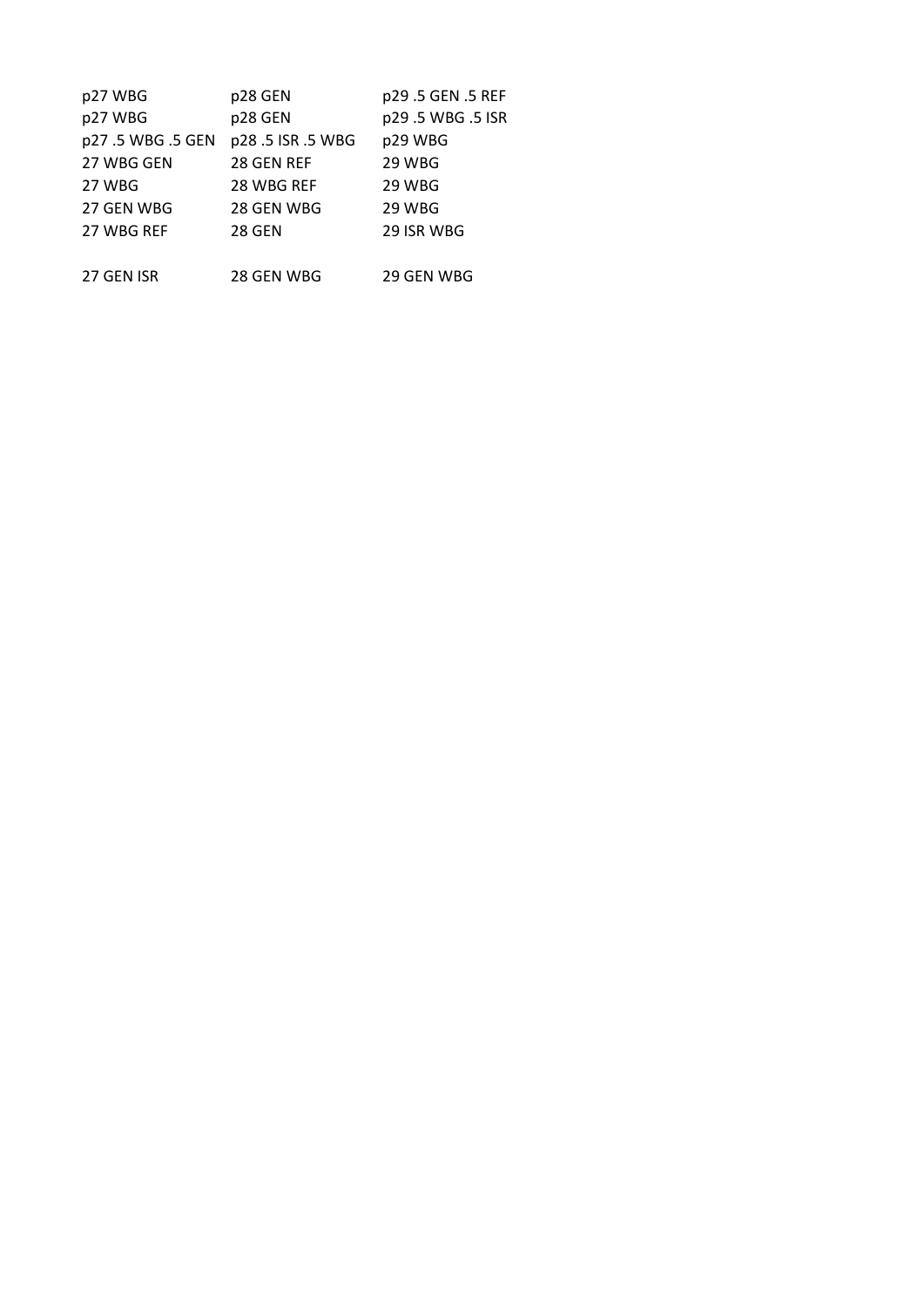p30 .5 GEN .5 REF p30 GEN p30 .5 WBG .5 REF 30 GEN 30 GEN 30 GEN WBG 30 WBG GEN

30 WBG GEN

totals in pages

% of total 274 pages

% of total minus GEN: 274 - 79.5 = 194.5 pages